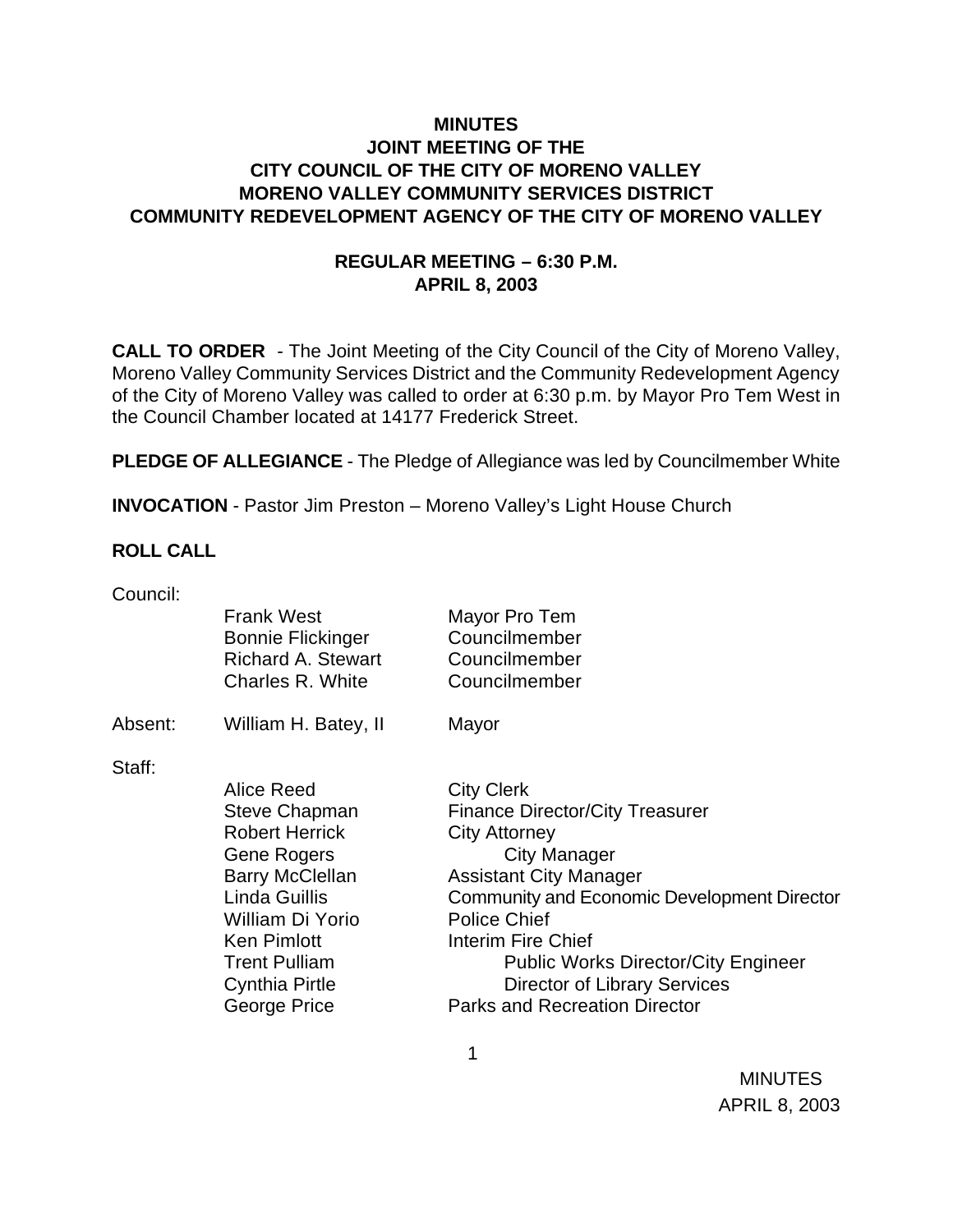# **JOINT CONSENT CALENDARS (SECTIONS A-C) OF THE CITY COUNCIL OF THE CITY OF MORENO VALLEY, MORENO VALLEY COMMUNITY SERVICES DISTRICT, AND COMMUNITY REDEVELOPMENT AGENCY OF THE CITY OF MORENO VALLEY**

Mayor Pro Tem West opened the agenda items for the Consent Calendars for public comments; there being none, public comments were closed.

Councilmember White made a motion, seconded by Councilmember Flickinger to approve the Consent Calendars in their entireties, except for Item A8 which was pulled for separate discussion/action. Motion carried 4-0-1, Mayor Batey absent. Roll call vote.

# **A. CONSENT CALENDAR** - **CITY COUNCIL**

- A1. ORDINANCES FIRST READING BY TITLE ONLY Waived reading of all Ordinance Introductions and read by title only.
- A2. MINUTES REGULAR MEETING OF MARCH 25, 2003 Approved as submitted.
- A3. RESOLUTION DESIGNATING POSTING PLACES FOR ORDINANCES, CERTAIN RESOLUTIONS AND NOTICES AND AUTHORIZING THE CITY CLERK TO PREPARE SUMMARIES OF ORDINANCES ADOPTED BY THE **CITY**

Adopted Resolution No. 2003-20, repealing Resolution No. 98-49, designating the public places where posting of all ordinances and such resolutions and notices (including City Council Meeting Agendas) as are required by law shall be posted; authorizing the City Clerk to prepare summaries of all ordinances adopted by the City Council.

Resolution No. 2003-20

A Resolution of the City Council of the City of Moreno Valley, California, Repealing Resolution No. 98-49, and Determining that all Ordinances and Certain Resolutions and Notices Shall be Posted Rather than Published, Designating the Public Places Where Such Posting Shall be Accomplished, and Authorizing the City Clerk to Prepare Summaries of Certain Ordinances Adopted by the City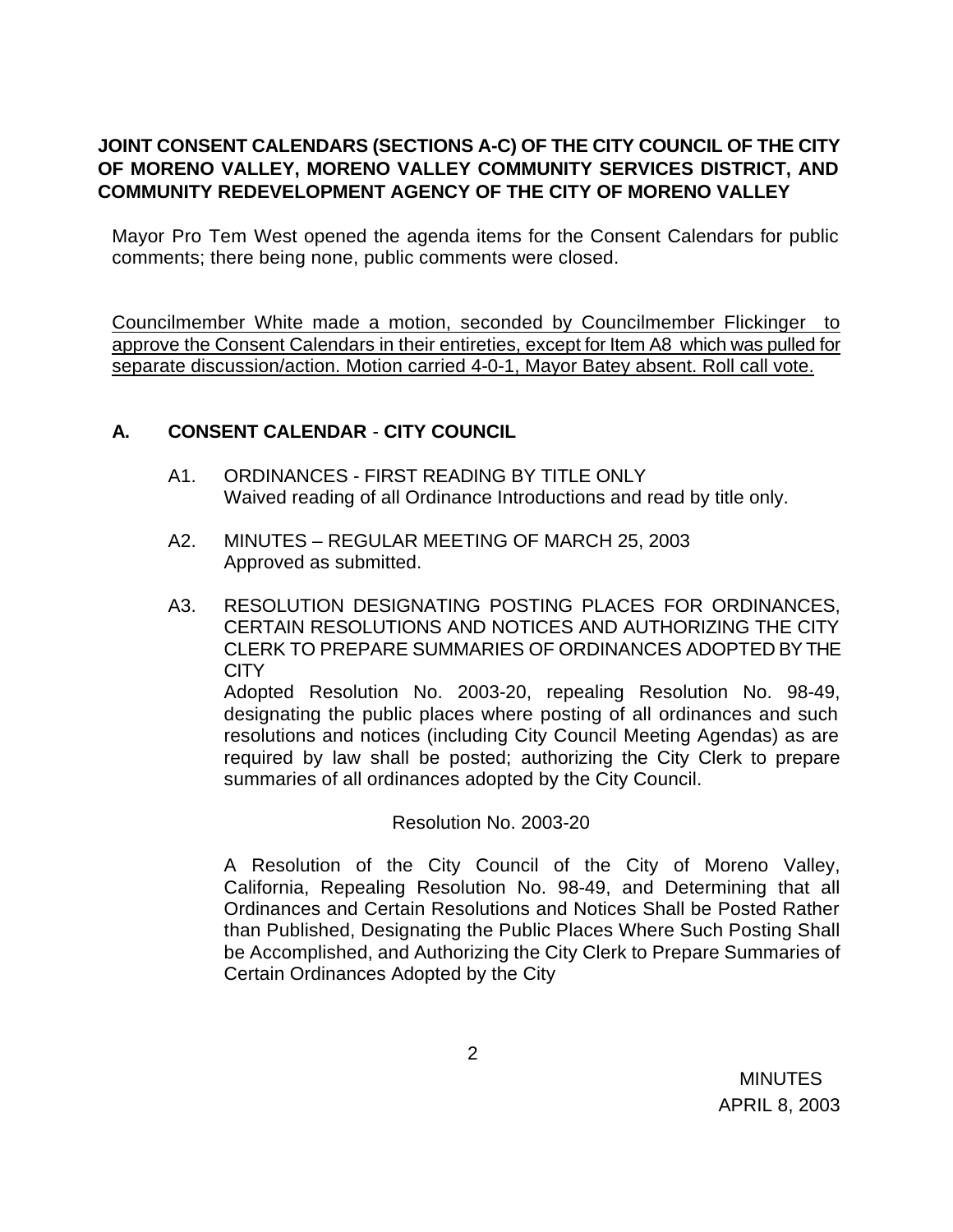A4. WARRANT REPORT – FEBRUARY, 2003 Adopted Resolution No. 2003-21, approving the Warrant Report, dated February, 2003 in the total amount of \$16,785,556.53

Resolution No. 2003-21

A Resolution of the City Council of the City of Moreno Valley, California, Approving the Warrant Report Dated February 28, 2003

- A5. FINAL MAP 28568 SINGLE FAMILY RESIDENTIAL PROJECT AMENDMENT TO AGREEMENT FOR PUBLIC IMPROVEMENTS (TIME EXTENSION) – NORTH SIDE OF JOHN F. KENNEDY DRIVE, EAST OF MORENO BEACH DRIVE (RYLAND HOMES OF CALIFORNIA, INC.) Authorized the Mayor to execute the Amendment to Agreement for Public Improvements for Final Map 28568; and instructed the City Clerk to forward the completed Amendment to Agreement for Public Improvements to the County Recorder's office for recordation.
- A6. PA99-0024 REDUCE FAITHFUL PERFORMANCE BOND AND ADOPT RESOLUTION NO. 2003-22, A RESOLUTION OF THE CITY COUNCIL OF THE CITY OF MORENO VALLEY AUTHORIZING ACCEPTANCE OF THE PUBLIC RIGHT-OF-WAY IMPROVEMENTS AS COMPLETE AND ACCEPTING NASON STREET AND BRODIAEA AVENUE INTO THE CITY MAINTAINED STREET SYSTEM – SOUTHWEST CORNER OF NASON STREET AND BRODIAEA AVENUE (CALIFORNIA DRUG CONSULTANTS-1, LLC)

Approved a 90% reduction to the Faithful Performance Bond for PA99-0024; instructed the City Engineer to prepare a 90% reduction to the Faithful Performance Bond; and adopted Resolution No. 2003-22 authorizing the acceptance of the public right-of-way improvements for PA99-0024 as complete and accepting Nason Street and Brodiaea Avenue into the City Maintained Street System.

### Resolution No. 2003-22

A Resolution of the City Council of the City of Moreno Valley, California, Authorizing the Acceptance of the Public Right-of-Way Improvements as Complete Within PA99-0024, and Accepting Nason Street and Brodiaea Avenue into the City Maintained Street System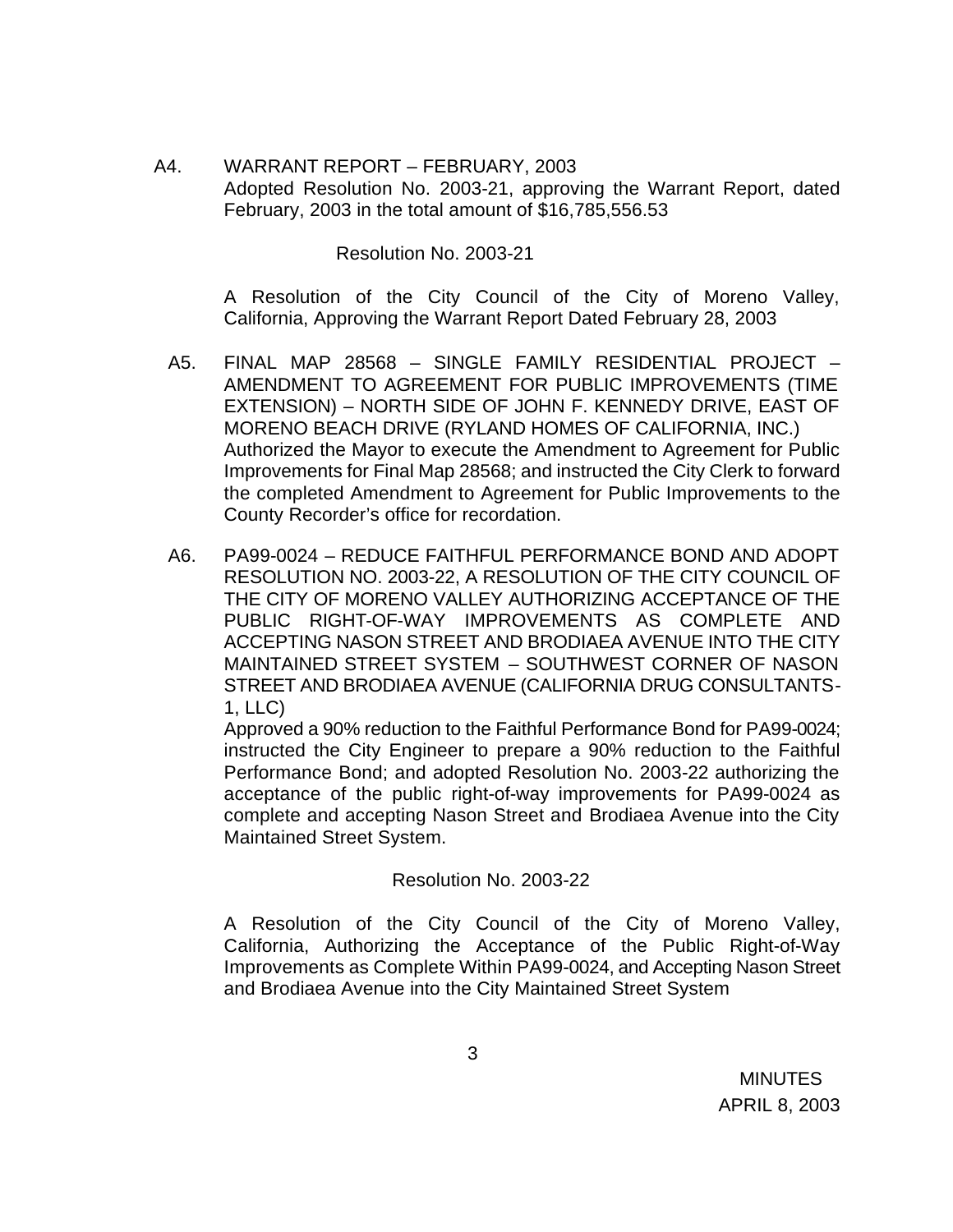A7. APPROVAL OF FINAL MAP 30232, SINGLE FAMILY RESIDENTIAL PROJECT AND ACCEPT AGREEMENT AND BONDS FOR PUBLIC RIGHT OF WAY IMPROVEMENTS – SOUTHEAST CORNER OF CACTUS AVENUE AND JOHN F. KENNEDY DRIVE (RYLAND HOMES OF CALIFORNIA, INC.) Approved Final Map 30232, authorized the City Clerk to sign the map and

transmit said map to the County Recorder's office for recordation; accepted the bonds and Agreement for Public Improvements; authorized the Mayor to execute the agreement; and directed the City Clerk to forward the signed agreement to the County Recorder's Office for recordation.

### **B. CONSENT CALENDAR** - **COMMUNITY SERVICES DISTRICT**

- B1. ORDINANCES FIRST READING BY TITLE ONLY Waived reading of all Ordinance Introductions and read by title only.
- B2. MINUTES REGULAR MEETING OF MARCH 25, 2003 Approved as submitted.
- B3. REQUEST TO ADVERTISE A NOTICE REQUESTING PROPOSALS MORENO VALLEY COMMUNITY SERVICES DISTRICT PROJECT NO. E-4/03 – MAINTENANCE OF STREETSCAPE LANDSCAPING AND IRRIGATION – MORENO VALLEY RANCH-EAST Adopted the area maps and maintenance specifications, which are on file in the office of the Director of Public Works; acknowledged the previous Environmental Determinations relating to the existing landscape areas as approved per Specific Plan 193 EIR Certification; and authorized the City Clerk to advertise a Notice Requesting Proposals for Project E-4/03.
- B4. AGREEMENT TO ACCEPT LETTER OF CREDIT TO GUARANTEE COMPLETION OF TOWNGATE PARK Accepted the Letter of Credit for Completion of Park Improvements on TownGate Park Phase II and Community Center.

# **C. CONSENT CALENDAR** - **COMMUNITY REDEVELOPMENT AGENCY**

- C1. ORDINANCES FIRST READING BY TITLE ONLY Waived reading of all Ordinance Introductions and read by title only.
- C2. MINUTES REGULAR MEETING OF MARCH 25, 2003 Approved as submitted.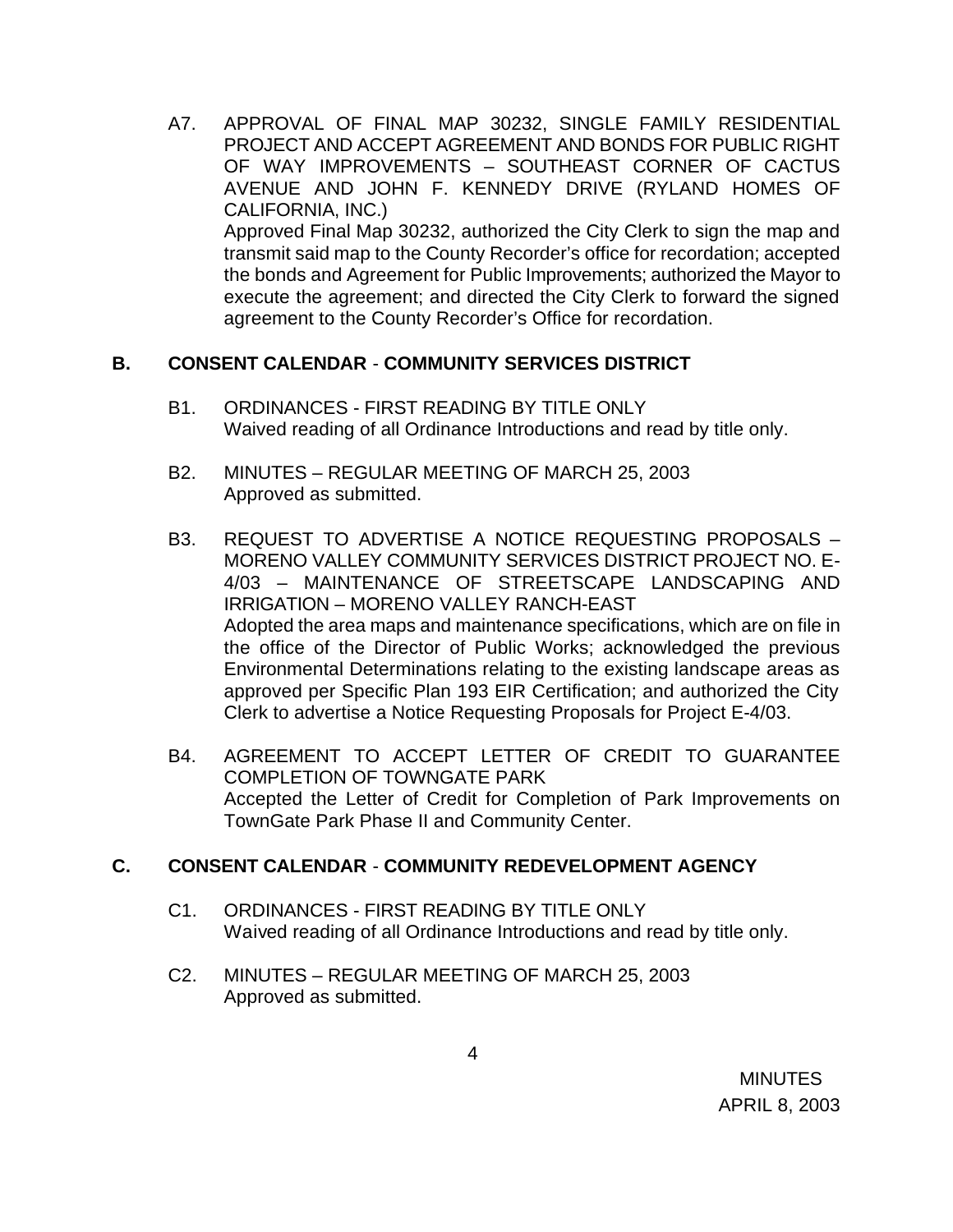### **D. PUBLIC HEARINGS**

D1. PUBLIC HEARING FOR INCLUSION OF TENTATIVE TRACT 29860 (AND ALL AFFECTED PHASES) INTO THE COMMUNITY SERVICES DISTRICT ZONE B (RESIDENTIAL STREET LIGHTING) PROGRAM – NORTH OF FIR AVENUE BETWEEN LASSELLE STREET AND MORRISON STREET

Vice President West opened the public testimony portion of the public hearing; there being none, public testimony was closed.

Vice President West directed the Secretary to tabulate the mail ballots.

The Secretary announced the results as follows:

Tract 29860 – Yes

Boardmember White made a motion, seconded by Boardmember Stewart to verify and accept the results of the mail ballot proceeding as identified on the Official Tally Sheet and Assessor Parcel Number (APN) listing; receive and file with the City Clerk's Office the accepted Official Tally Sheet and APN listing; and authorize and impose the CSD Zone B charge. Motion carried 4-0-1, President Batey absent. Roll call vote.

D2. A PUBLIC HEARING REGARDING AMENDMENT NO. 8 TO SPECIFIC PLAN #193 OF THE MORENO VALLEY RANCH SPECIFIC PLAN (P02-090) IN ORDER TO CHANGE THE LAND USE DESIGNATION FOR PLANNING AREA #33 FROM COMMUNITY FACILITIES (CF) TO MEDIUM LOW RESIDENTIAL (MLR). THE CITY'S OFFICIAL ZONING ATLAS IS ALSO BEING AMENDED TO REFLECT THE CHANGE IN LAND USE. A CONCURRENT APPLICATION, TENTATIVE TRACT MAP NO. 30822 (PA02- 0110) PROPOSES TO DEVELOP A 48-LOT SINGLE-FAMILY RESIDENTIAL SUBDIVISION INCORPORATING THE SITE. PLANNING AREA #33 IS LOCATED EAST OF LASSELLE STREET AND SOUTH OF IRIS AVENUE AT AVENIDA CIRCO

> Vice President West opened the public testimony portion of the public hearing; there being none, public testimony was closed.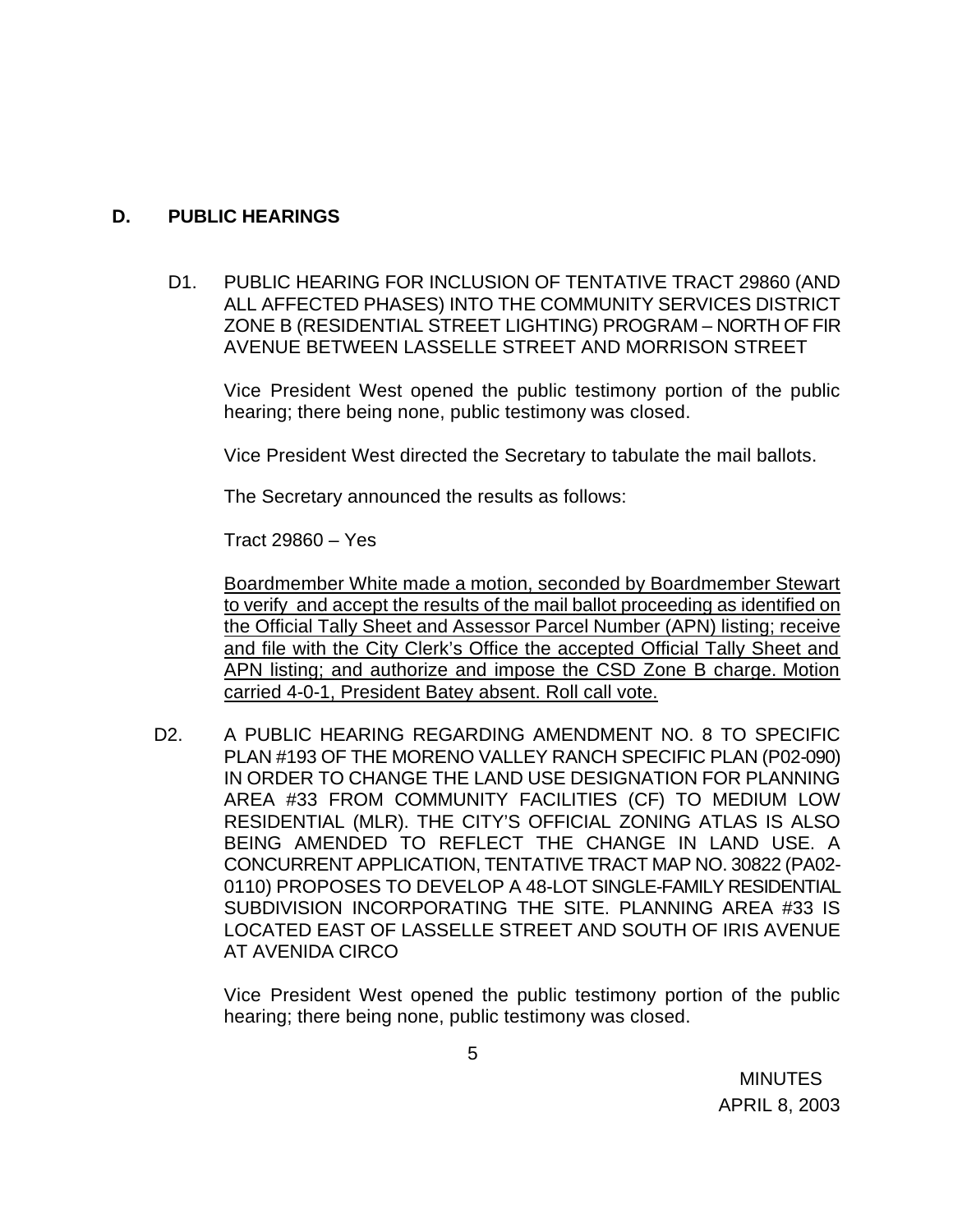Councilmember Flickinger made a motion, seconded by Councilmember White to adopt a Negative Declaration for Amendment No. 8 to the Moreno Valley Ranch Specific Plan (P02-090) and an amendment to the City's Official Zoning Atlas and Tentative Tract Map No. 30822 (PA02-0110). Motion carried 4-0-1, Mayor Batey absent. Roll call vote.

Councilmember Flickinger made a motion, seconded by Councilmember White to introduce City Council Ordinance No. 626. Motion carried 4-0-1, Mayor Batey absent.

## Ordinance No. 626

An Ordinance of the City Council of the City of Moreno Valley, California, Approving Amendment No. 8 to the Moreno Valley Ranch Specific Plan (SP #193), to Change the Land Use Designation for Planning Area #33 from Community Facilities to Medium Low Residential and Amending the Official Zoning Atlas in Accordance with Said Specific Plan Amendment

Councilmember Flickinger made a motion, seconded by Councilmember White to adopt City Council Resolution No. 2003-23 approving Tentative Tract Map No. 30822 (PA02-0110), based on the findings in the Resolution, and the conditions of approval as attached to the resolution as Exhibit 1. Motion carried 4-0-1, Mayor Batey absent. Roll call vote.

Resolution No. 2003-23

A Resolution of the City Council of the City of Moreno Valley, California, Approving PA02-0110 or Tentative Tract Map No. 30822 a 48-Lot Single-Family Residential Subdivision Located on the South Side of Iris Avenue and East of Lasselle Street at Avenida Circo within Planning Area #33 of the Moreno Valley Ranch Specific Plan, Subject to Adoption of Amendment No. 8 to the Moreno Valley Ranch Specific Plan

D3. A PUBLIC HEARING TO CONSIDER APPLICATION P03-021, AMENDMENT NO. 9 TO THE MORENO VALLEY RANCH SPECIFIC PLAN (SP 193), THE OFFICIAL ZONING ATLAS IS ALSO BEING AMENDED. THE AMENDMENT WOULD CHANGE THE BOUNDARIES BETWEEN PLANNING AREAS 36 AND 40, INVOLVING THE NORTHWEST CORNER OF IRIS AVENUE AND LASSELLE STREET AND BETWEEN PLANNING AREAS 41 AND 43, INVOLVING THE NORTHEAST CORNER OF IRIS AVENUE AND LASSELLE STREET. PLANNING AREA 36, ZONED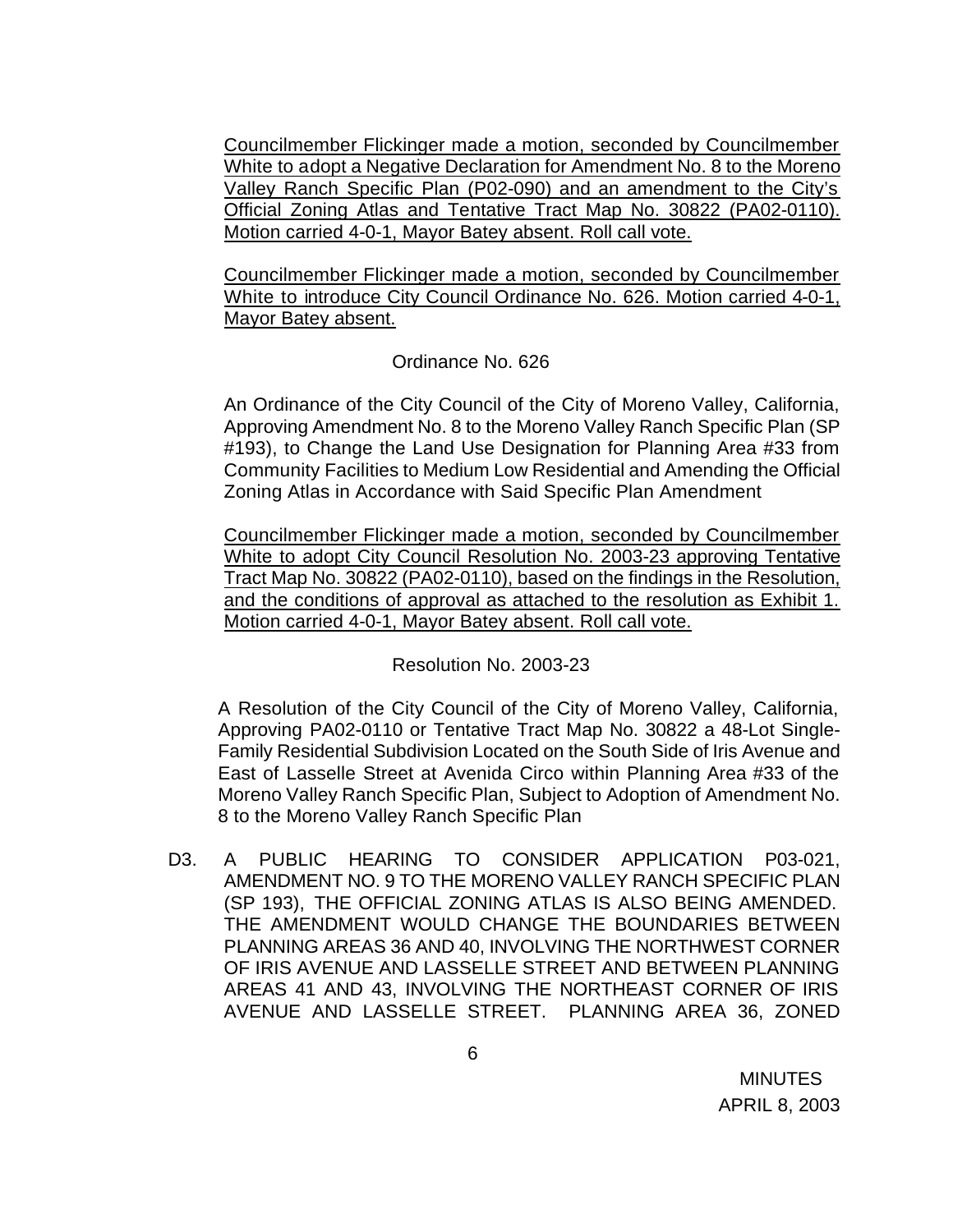COMMERCIAL OR HIGH DENSITY RESIDENTIAL (C OR HR), WOULD INCREASE BY ABOUT 2.2 ACRES AND PLANNING AREA 40, ZONED HIGH DENSITY RESIDENTIAL (HR), WOULD DECREASE BY 2.2 ACRES. PLANNING AREA 43, ZONED HR, WOULD INCREASE BY ABOUT 3.8 ACRES AND PLANNING AREA 41, ZONED C OR HR, WOULD DECREASE BY 3.8 ACRES

Vice President West opened the public testimony portion of the public hearing; there being none, public testimony was closed.

Councilmember Flickinger made a motion, sconded by Councilmember Stewart to recognize that the proposed amendment to the Moreno Valley Ranch Specific Plan and the City of Moreno Valley Official Zoning Atlas, pursuant to Application P03-021, is within the scope of the Program Environmental Impact Report for the Moreno Valley Ranch Specific Plan pursuant to Section 15168 of the California Environmental Quality Act Guidelines. Motion carried 4-0-1, Mayor Batey absent. Roll call vote.

Councilmember Flickinger made a motion, sconded by Councilmember Stewart to introduce City Council Ordinance No. 627, approving P03-021. Motion carried 4-0-1, Mayor Batey absent. Roll call vote.

Ordinance No. 627

An Ordinance of the City Council of the City of Moreno Valley, California, Amending the Moreno Valley Ranch Specific Plan (Amendment No. 9) and the Official Zoning Atlas, Involving the Northeast and Northwest Corners of Iris Avenue and Lasselle Street

D4. A PUBLIC HEARING TO REVIEW THE APPLICATIONS BY HOME DEPOT USA, INC. FOR A GENERAL PLAN AMENDMENT (PA03-0002) AND CHANGE OF ZONE (PA03-0001) TO CHANGE THE DESIGNATION FROM NEIGHBORHOOD COMMERCIAL (NC) TO COMMUNITY COMMERCIAL (CC) ON A 12.06 ACRE SITE ON THE NORTHWEST CORNER OF IRIS AVENUE AND PERRIS BOULEVARD

Mayor Pro Tem West opened the public testimony portion of the public hearing. Public comments were received from David Patton (representing Mel Com Assoc.)

Councilmember Flickinger made a motion, seconded by Councilmember White to adopt a Negative Declaration for applications PA03-0001 (Change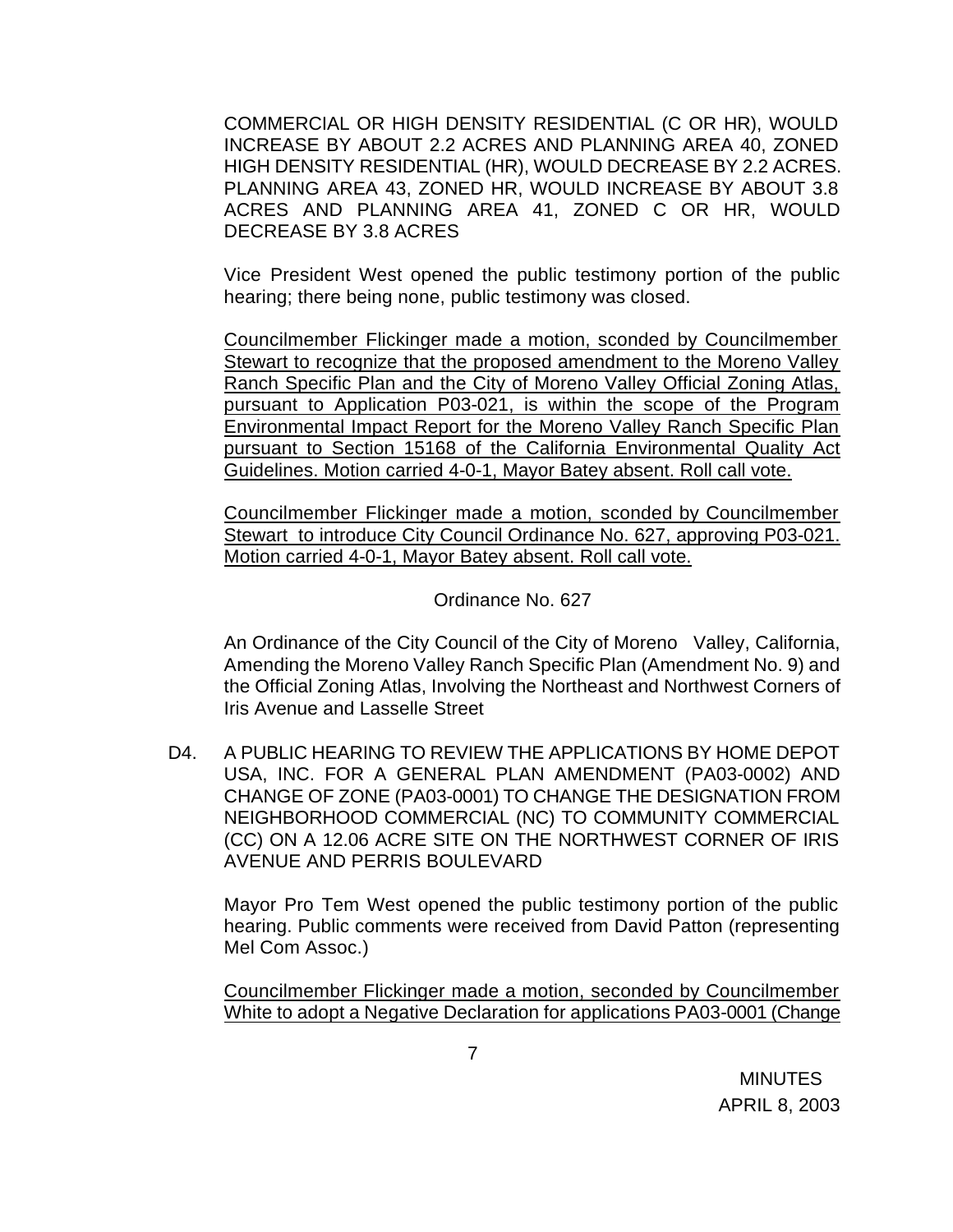of Zone) and PA03-0002 (General Plan Amendment) pursuant to Section 15070 (a)(2) of the California Environmental Act (CEQA) Guidelines. Motion carried 4-0-1, Mayor Batey absent. Roll call vote.

Councilmember Flickinger made a motion, seconded by Councilmember White to approve City Council Resolution No. 2003-24, approving PA03- 0002 thereby establishing general plan land use map designations of Community Commercial for a certain property as described in the Resolution. Motion carried 4-0-1, Mayor Batey absent. Roll call vote.

Resolution No. 2003-24

A Resolution of the City Council of the City of Moreno Valley, California, Approving a General Plan Amendment (PA03-0002) Involving Approximately 12.06 Acres on the Northwest Corner of Perris Boulevard and Iris Avenue, Thereby Changing the Land Use Map Designation from NC (Neighborhood Commercial) to CC (Community Commercial)

Councilmember Flickinger made a motion, seconded by Councilmember White to introduce City Council Ordinance No. 628, approving (1) PA03- 0001. Motion carried 4-0-1, Mayor Batey absent. Roll call vote.

Ordinance No. 628

An Ordinance of the City Council of the City of Moreno Valley, California, Approving a Zone Change from Neighborhood Commercial to Community Commercial on 12.06 Acres on the Northwest Corner of Iris Avenue and Perris Boulevard

Mayor Batey opened the public testimony portion of the public hearing; there being none, public testimony was closed.

# **E. ITEMS REMOVED FROM CONSENT CALENDARS FOR DISCUSSION OR SEPARATE ACTION**

A8. BID AWARD - COUNCIL CHAMBER UPGRADE (BID NO. 02/03-03)

Mayor Pro Tem West opened the agenda item for public comments which were received from Michael Lanitis.

Councilmember Stewart made a motion, seconded by Councilmember West to award the purchase of professional video production equipment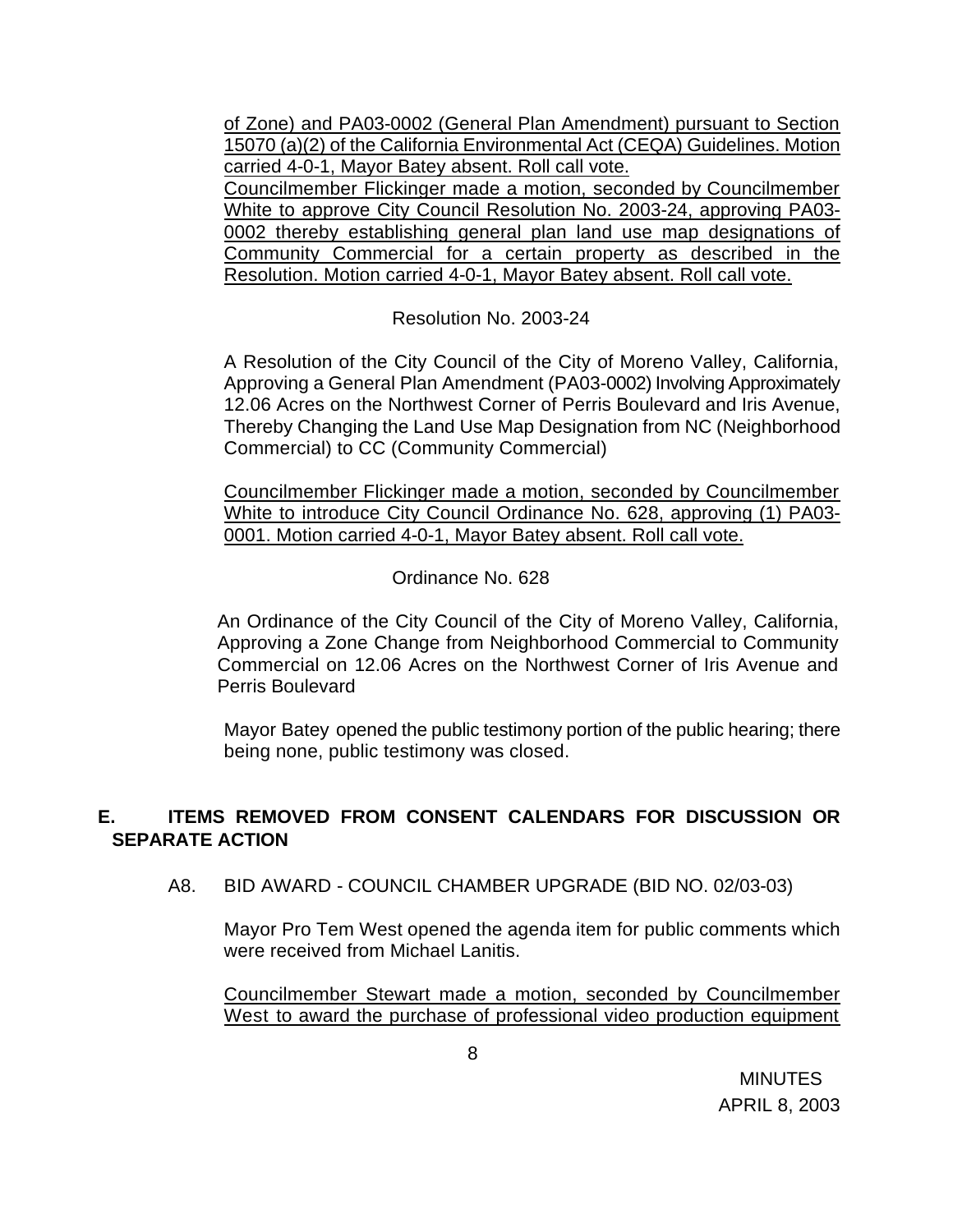(Council Chamber Upgrade) to A-VIDD Electronics of Long Beach, CA as being in the best interest of the City and authorized the Finance Director to issue a purchase order to A-VIDD Electronics of Long Beach, CA in the amount of \$128,738.02. Motion carried 4-0-1, Mayor Batey absent. Roll call vote.

# **F. REPORTS**

F1. REPORT TO CONSIDER PUBLIC COMMENTS REGARDING MAIL BALLOT PROCEEDINGS FOR COMMUNITY SERVICES DISTRICT ZONE D (PARKWAY LANDSCAPE MAINTENANCE) FOR TRACTS 19500 (WEST OF KITCHING STREET AND NORTH OF DRACAEA AVENUE), TRACT 19912 (NORTH OF IRIS AVE. AND WEST OF KITCHING STREET) AND TRACT 20120 (SOUTH SIDE OF JOHN F. KENNEDY AND WINTERGREEN STREET)

Vice President West opened the agenda item for public comments; there being none, public comments were closed.

Boardmember White made a motion, seconded by Boardmember Stewart to receive and file. Motion carried unanimously, President Batey absent.

F2. REPORT TO CONSIDER PUBLIC COMMENTS REGARDING TENTATIVE TRACT 30318 (AND ALL AFFECTED PHASES) MAIL BALLOT PROCEEDING FOR COMMUNITY SERVICES DISTRICT ZONE B (RESIDENTIAL STREET LIGHTING) AND ZONE E-3A (INTERNAL WALLS/PARKWAY LANDSCAPE MAINTENANCE) PROGRAMS - EAST OF LASSELLE STREET AND SOUTH OF KRAMERIA AVENUE

Vice President West opened the agenda item for public comments; there being none, public comments were closed.

Boardmember White made a motion, seconded by Boardmember Stewart to receive and file. Motion carried unanimously, President Batey absent.

F3. POWERPOINT PRESENTATION – 5 YEAR PLAN – PUBLIC WORKS/TRANSPORTATION AND ADMINISTRATION

Mayor Pro Tem West opened the agenda item for public comments; there being none, public comments were closed.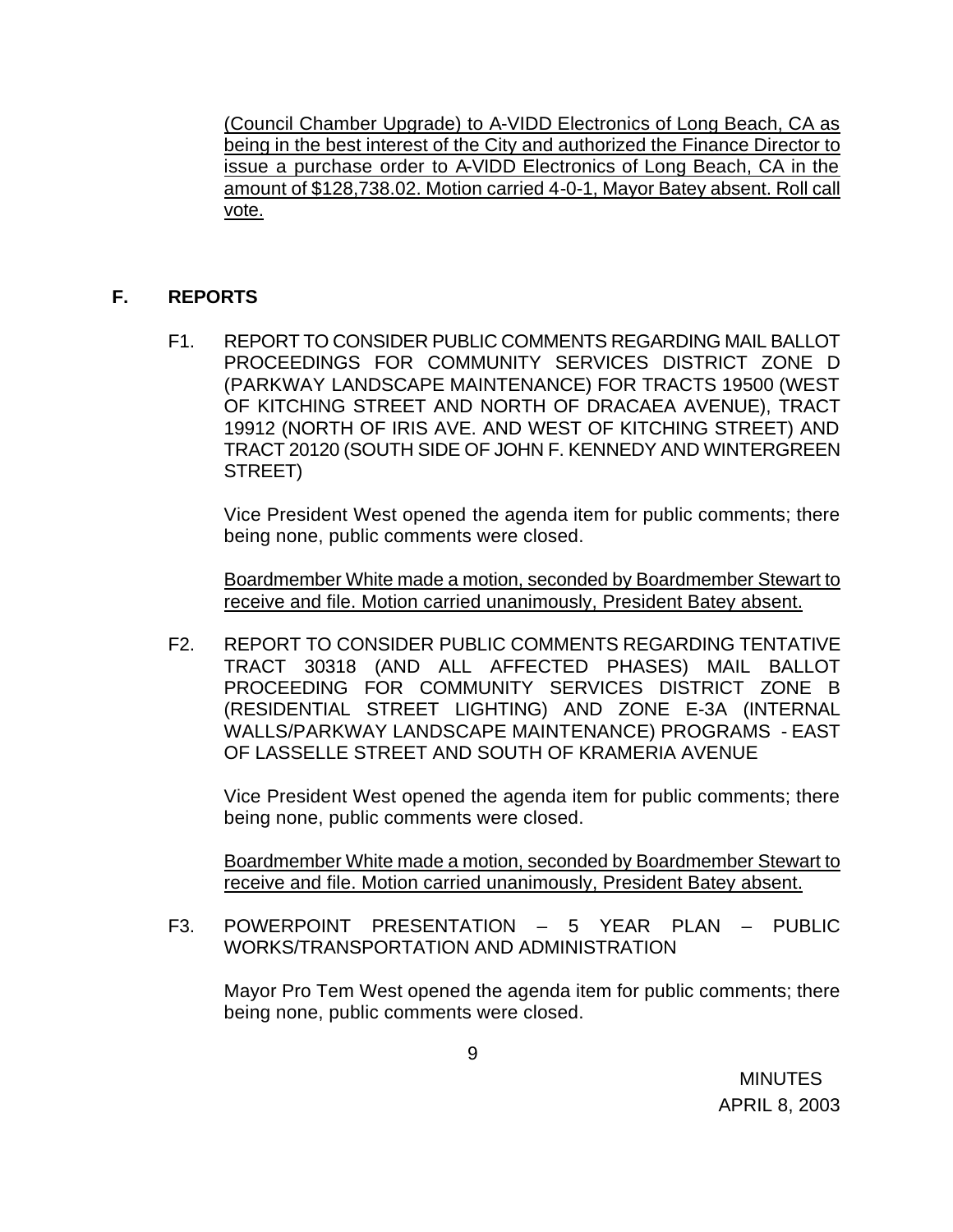Councilmember White made a motion, seconded by Councilmember Stewart to receive and file. Motion carried unanimously, Mayor Batey absent.

F4. LEGISLATIVE UPDATE

The City Manager gave an update on AB553.

Mayor Pro Tem West opened the agenda item for public comments; there being none, public comments were closed.

Councilmember White made a motion, seconded by Councilmember Stewart to receive and file the Legislative Status Report. Motion carried unanimously, Mayor Batey absent.

F5. CITY MANAGER'S REPORT (Informational Oral Presentation – not for Council action)

# **G. LEGISLATIVE ACTIONS**

ORDINANCES - 1ST READING AND INTRODUCTION

G1. ADOPTION OF THE 2001 CALIFORNIA BUILDING STANDARDS CODE, CALIFORNIA CODE OF REGULATIONS, TITLE 24 INCORPORATING THE LATEST EDITIONS OF THE MODEL CODES (CONTINUED FROM 3/25/03)

Mayor Pro Tem West opened the agenda item for public comments; there being none, public comments were closed.

Councilmember Stewart made a motion, seconded by Councilmember White to introduce Ordinance No. 625 amending Title 8 of the Moreno Valley Municipal Code. Motion carried 4-0-1, Mayor Batey absent. Roll call vote.

Ordinance No. 625

An Ordinance of the City Council of the City of Moreno Valley, California, Amending Title 8 of the City of Moreno Valley Municipal Code by Amending Chapters 8.14, 8.22, 8.24, 8.26, 8.28, 8.36, 8.38, Adopting as Modified, the California Building Standards Code, California Code of Regulations, Title 24: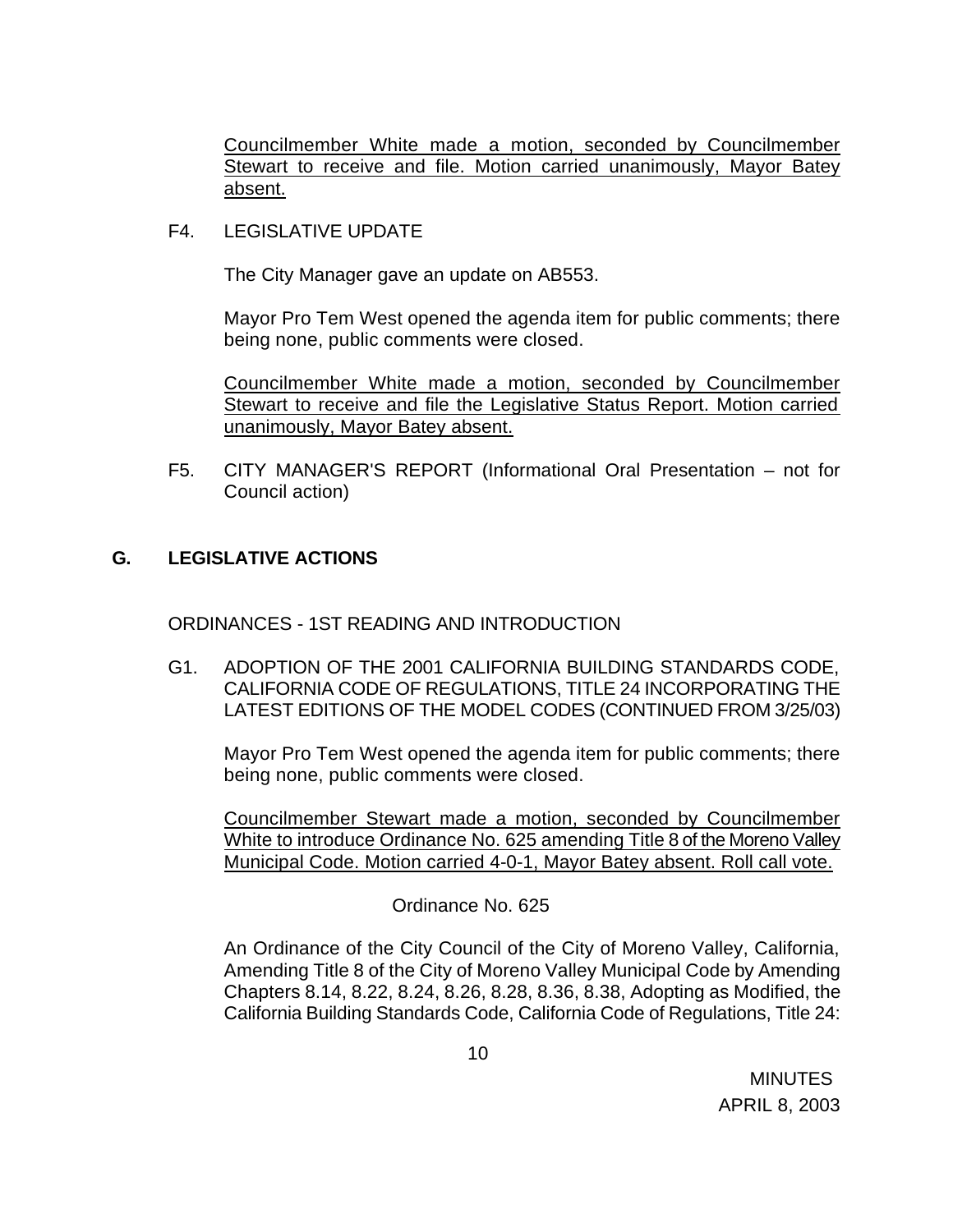Incorporating the 1997 Uniform Administrative Code, the 1997 Uniform Housing Code, the 1997 Uniform Building Code, the 2000 Uniform Mechanical Code, the 2000 Uniform Plumbing Code, the 2000 Uniform Fire Code, and the 1997 Uniform Code for the Abatement of Dangerous Building, and the 1999 National Electrical Code; and Adopting other Regulations Relating to Building and Fire Prevention Requirements

ORDINANCES - 2ND READING AND ADOPTION

G2. ORDINANCE NO. CSD 33, AN ORDINANCE OF THE MORENO VALLEY COMMUNITY SERVICES DISTRICT OF THE CITY OF MORENO VALLEY, CALIFORNIA, APPROVING THE ESTABLISHMENT OF ZONE M FOR THE PURPOSE OF FURNISHING MAINTENANCE SERVICES TO IMPROVED ARTERIAL MEDIAN AREAS ASSOCIATED WITH COMMERCIAL/INDUSTRIAL DEVELOPMENTS WITHIN SAID ZONE (RECEIVED FIRST READING AND INTRODUCTION MARCH 25, 2003 ON A 5-0 VOTE)

Mayor Pro Tem West opened the agenda item for public comments; there being none, public comments were closed.

Councilmember Flickinger made a motion, seconded by Councilmember White to adopt Ordinance No. CSD 33. Motion carried 4-0-1, Mayor Batey absent. Roll call vote.

Ordinance No. CSD 33

An Ordinance of the Moreno Valley Community Services District of the City of Moreno Valley, California, Approving the Establishment of Zone M for the Purpose of Furnishing Maintenance Services to Improved Arterial Median Areas Associated with Commercial/Industrial Developments Within Said Zone

ORDINANCES - URGENCY ORDINANCES – NONE

RESOLUTIONS – NONE

PUBLIC COMMENTS **ON ANY SUBJECT NOT ON THE AGENDA** UNDER THE JURISDICTION OF THE CITY COUNCIL ARE AS FOLLOWS:

Tom Bell – 13121 Thistlebrook

1) Supports Utility User's Tax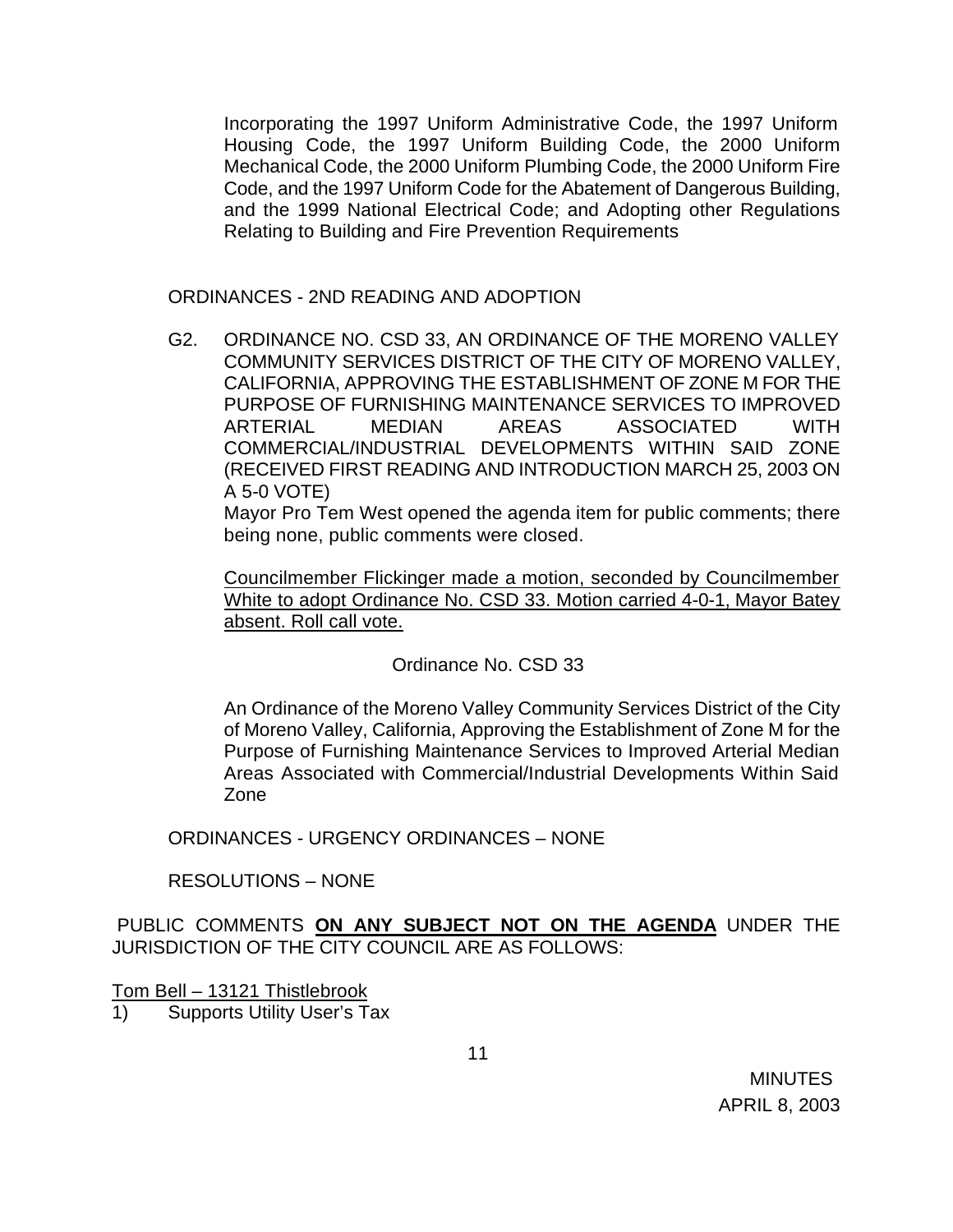## Michael Lanitis – 13237 Terry Court

- 1) California State taxes
- 2) Blight in City
- 3) Earthquake risks

## Daryl C. Terrell – Address matter of record

1) Utility User's Tax

## Priscilla Banks – 13540 Searson Drive

1) Utility User's Tax

## Robert C. Anderson – Address matter of record

- 1) Pay phone at Senior Center
- 2) City seal
- 3) Bingo at Senior Center

### Pete Bleckert – Address matter of record

- 1) Meeting with Councilmember White
- 2) Utility User's Tax
- 3) State mandates

### Ray Hosman – Address matter of record

- 1) City Manager's salary
- 2) Utility User's Tax

### Charlene Smout – 13918 Marian

1) New library

### Christopher Prudhome – 15555 Gorrion Court

1) Voter registration

### David Luera – 16653 Whirlaway Circle

- 1) Opposes war but supports our troops
- 2) Utility User's Tax

# **CLOSING COMMENTS AND/OR REPORTS OF THE CITY COUNCIL, COMMUNITY SERVICES DISTRICT, OR COMMUNITY REDEVELOPMENT AGENCY**

### Councilmember Stewart

1) Commented on war in Iraq and statement by Iraqi Public Information Minister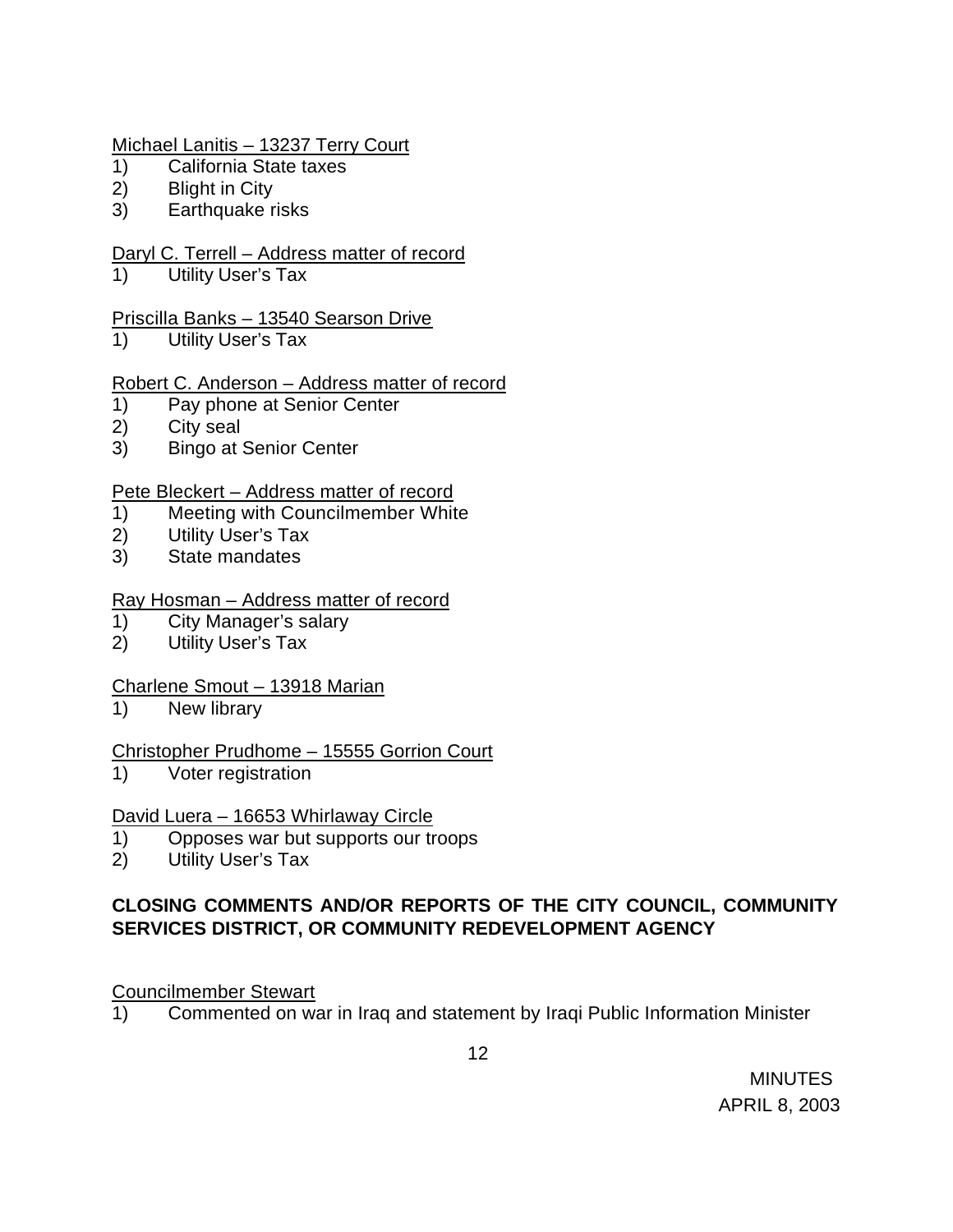- 2) Utility User's Tax
- 3) Announced the new College Park Fire Station went operational yesterday we need Utility User's Tax to hire additional fire fighters and police officers
- 4) Position on support of troops by school district

# Councilmember Flickinger

- 1) Announced Assemblyman Russ Bogh will be holding a news conference on April 14<sup>th</sup> at the corner of Cactus and Elsworth in support of our troops serving around the globe – he will be presenting families of those serving with a Blue Star Banner
- 2) Stated the League of California Cities researched the impact of the State's budget deficit – the State is looking to cities to help balance the budget
- 3) Welcomed back Pete Bleckert
- 4) Asked staff to research pay phone problems at Senior Center
- 5) Responded to Mr. Anderson regarding City logo

Councilmember White

- 1) Stated if the Utility User's Tax is repealed (\$9.5 million) then City services and programs must be decreased to make up the difference
- 2) Yellow ribbons show support for our troops
- 3) Asked the proponents of the Utility User's Tax repeal efforts to put plan in writing and provide it

Mayor Pro Tem West

1) Attended meeting with the City Manager and other elected officials regarding transportation corridor issues that will benefit Moreno Valley

# **CLOSED SESSION - NONE**

# **ADJOURNMENT**

There being no further business to conduct, the meeting was adjourned at 8:54 p.m. by unanimous informal consent.

Submitted by:

Alice Reed, City Clerk

\_\_\_\_\_\_\_\_\_\_\_\_\_\_\_\_\_\_\_\_\_\_\_\_\_\_\_\_\_\_\_\_\_\_